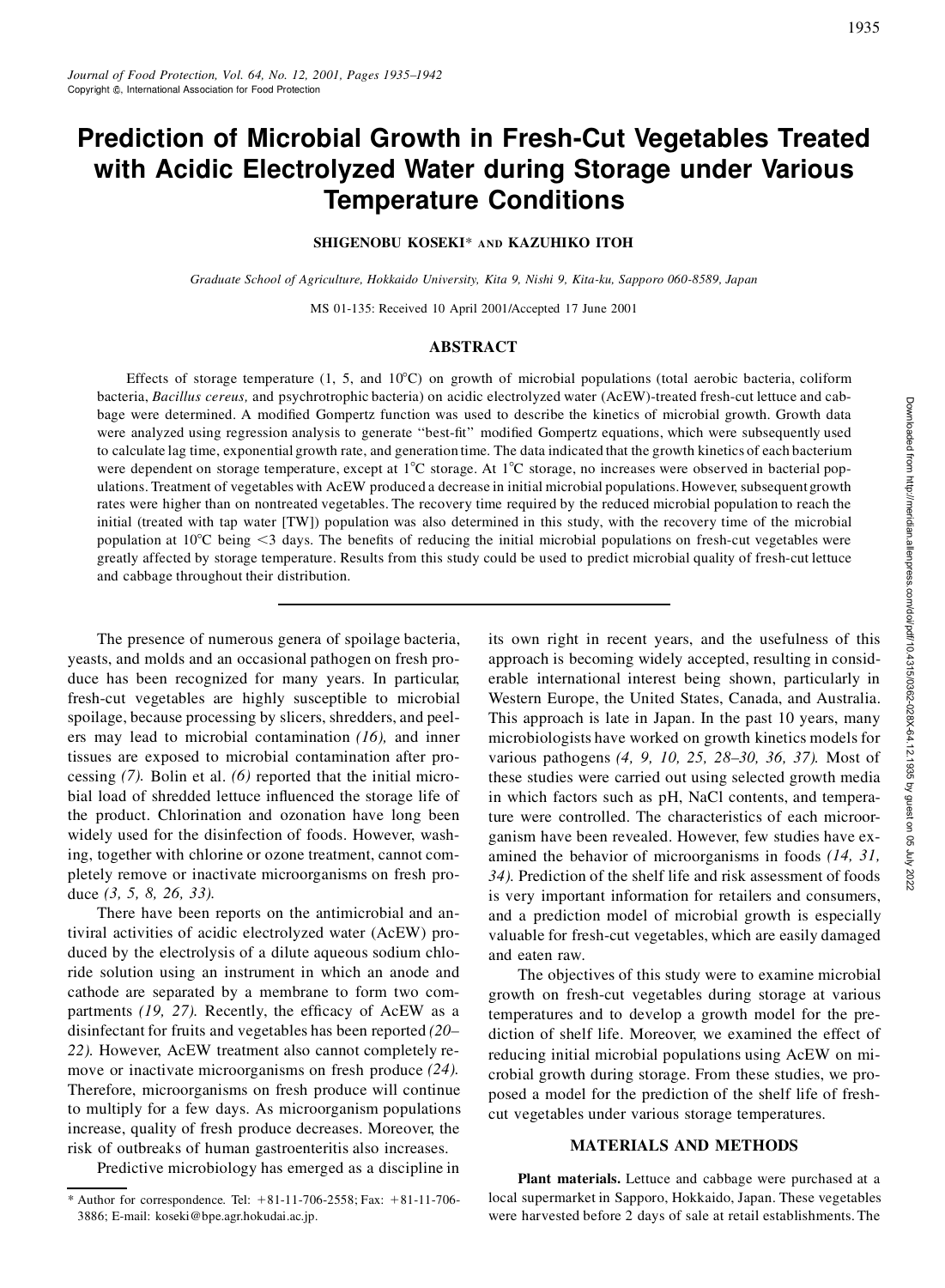storage temperature was kept below  $10^{\circ}$ C during distribution. The outer leaves were removed and discarded. Lettuce leaves were then cut into approximately 5- by 5-cm squares, and cabbage leaves were shredded to a width of 2 to 3 mm.

**Electrolyzed water treatment.** A batch-type electrolysis apparatus, Super Oxeed Labo (Model JED-020, AOI Engineering, Shizuoka, Japan), was used to prepare the electrolyzed water. It was prepared by electrolysis of 0.1% sodium chloride solution at 9 to 12 direct current volts for 10 min at room temperature.AcEW was prepared in the anode side of an electrolytic cell, and alkaline electrolyzed water (AlEW) was prepared in the cathode side. Samples of lettuce or cabbage (500 g) were washed by soaking in AlEW (10 liters) for 1 min, then were decontaminated by soaking in AcEW (10 liters) for 1 min. As a control, samples of lettuce or cabbage (500 g) were washed by soaking in tap water (TW; 10 liters) for 2 min. Water adhering to the lettuce or cabbage was removed by centrifugation (3,000 rpm, 20 s). The pH of the tested solution was measured with a pH meter (HM-11P, TOA Electronics Ltd., Tokyo, Japan). Oxidation-reduction potential (ORP) was measured with an ORP meter (RM-10P, TOA). Initial concentrations of the available chlorine in the AcEW and TW used in this study were determined with chlorine test kits (Hach Co., Loveland, Colo.).

**Storage of treated fresh-cut vegetables.** A 50-g sample of each fresh-cut vegetable was enclosed in a package (effective area 700 cm<sup>2</sup>) of polyethylene film (thickness 40  $\mu$ m). The air was removed from each package by vacuum, then 300 ml of flashed air was added and the opening closed by heat sealing. Each airenriched package was stored at 1, 5, and  $10^{\circ}$ C for 5 days. Microbial populationswere determined before storage, and after storage, these populations were determined for 1, 3, and 5 days. Sample packages were prepared for every assay date with all temperature conditions.

**Microbiological analysis.** To enumerate the microorganisms on fresh-cut vegetables, a sample of each vegetable (25 g) was combined with 225 ml of sterile 0.85% sodium chloride solution in a sterile polyethylene bag and was pummeled with a stomacher for 2 min at high speed. The wash fluid was then serially diluted. All microbiological media used in this study were purchased from Merck (Darmstadt, Germany). Total aerobic bacterial counts were determined by pouring 1 ml of diluted sample into plate count agar. Plates were incubated at  $35^{\circ}$ C for 48 h, and colonies were counted. Coliform counts were determined by pouring 1 ml of diluted sample into violet red bile agar. Plates were incubated at 358C for 24 h, and colonies were counted. *Bacillus cereus* counts were quantified by direct plating 0.1 ml of diluted sample onto the surface of a manitol-egg yolk-polymyxin agar plate. Plates were incubated at 35°C for 24 to 48 h, and colonies were counted. Psychrotrophic bacterial counts were quantified by direct plating 0.1 ml of diluted sample onto the surface of a plate count agar plate. Plates were incubated at  $7^{\circ}$ C for 10 days, and colonies were counted. All pour and spread plates used for quantitative analysis were carried out in duplicate at each relevant dilution.

A sample of each vegetable (25 g) was used in duplicate on each day of analysis. Three independent replications of each ex periment were conducted. Significant differences in plate count data were established by the least significant difference test at the 5% level of significance.

**Curve fitting and prediction of shelf life.** The first stage involved fitting the bacterial growth curve with the modified Gompertz *(15)* sigmoid curve to calculate growth curve parameters such as growth rate and lag times. At each temperature, bacterial count data, which were the mean values obtained from three replications, were modeled as a function of time. Based on the curve fits, estimates of  $B$ ,  $M$ ,  $C$ , and  $A$  were obtained from the following relationships:

$$
L(t) = A + C \exp\{-\exp[-B(t - M)]\}
$$

where  $L(t) = \log_{10}$  count at time *t*;  $A =$  asymptotic log count as *t* decreases indefinitely;  $C =$  asymptotic amount of growth that occurs as *t* increases indefinitely;  $B =$  relative growth rate at *M*; and  $M =$  time at which absolute growth rate is at a maximum. These parameters were used to derive growth rate, lag time, and generation time as follows:

growth rate 
$$
(\log_{10} \text{count/d}) = BC/e
$$
  
lag time (d) =  $M - 1/B$   
generation time (d) =  $\log_{10} 2e/BC$ 

The shelf life of fresh-cut vegetables stored at various temperatures was determined from obtained growth curve equations and parameters. Shelf life was defined as the period that aerobic bacterial populations on fresh-cut vegetables increased by 10<sup>5</sup> CFU/ g in this study. This aerobic bacterial population is a standard during distribution in Japan. Moreover, the period needed for microbial growth on cut vegetables treated with AcEW to reach initial (just after being treated with TW) microbial populations was determined from obtained curve equations.

In this study, curve fitting and kinetic parameterization were performed using KaleidaGraph software version 3.5.1 (Synergy Software, Reading, Pa.).

#### **RESULTS**

**Disinfectant effect of AcEW on fresh-cut vegetables.** The pH values for AcEW, AlEW, and TW were  $2.5 \pm 0.1$ ,  $11.3 \pm 0.1$ , and  $7.0 \pm 0.1$ , respectively. Although the ORP of AcEW was high, such as  $1,140 \pm 7$  mV, AlEW showed tures was determined from obtained growth curve equations and<br>parameters. Shelf life was defined as the period that aerobic bac-<br>perial populations on fresh-cut vegetables increased by 10<sup>5</sup> CFU/<br>g in this study. This aer was 416  $\pm$  15 mV. The available chlorine concentration of AcEW and TW was  $40.3 \pm 1.5$  ppm and  $0.3 \pm 0.1$  ppm, respectively. Washing with AlEW for 1 min, then decontaminating with AcEW for 1 min, reduced total aerobic bacteria, coliform bacteria, *B. cereus,* and psychrotrophic bacteria on lettuce by 1.7, 1.6, 1.0, and 1.1 logs CFU/g, respectively. In cabbage, total aerobic bacteria, coliform bacteria, *B. cereus,* and psychrotrophic bacteria were reduced by 1.5, 1.5, 1.5, and 1.0 logs CFU/g, respectively. These results are in agreement with those of our previous experiment *(23).* By contrast, treatment with TW did not reduce bacterial populations on lettuce or cabbage. Accordingly, treatment with AlEW and AcEW could reduce initial microbial populations on fresh-cut vegetables prior to storage.

**Microbial growth during storage.** Changes in bacterial populations on lettuce during storage at three temperatures are shown in Figure 1A through 1D for aerobic bacteria, coliform bacteria, *B. cereus,* and psychrotrophic bacteria, respectively. No bacterial populations increased during storage at  $1^{\circ}$ C for 5 days. However, all populations increased during storage at 5 and  $10^{\circ}$ C. There were significant differences ( $P \leq 0.05$ ) in all bacterial populations, except for psychrotrophic bacteria, on lettuce treated with AcEW among storage temperatures after storage the third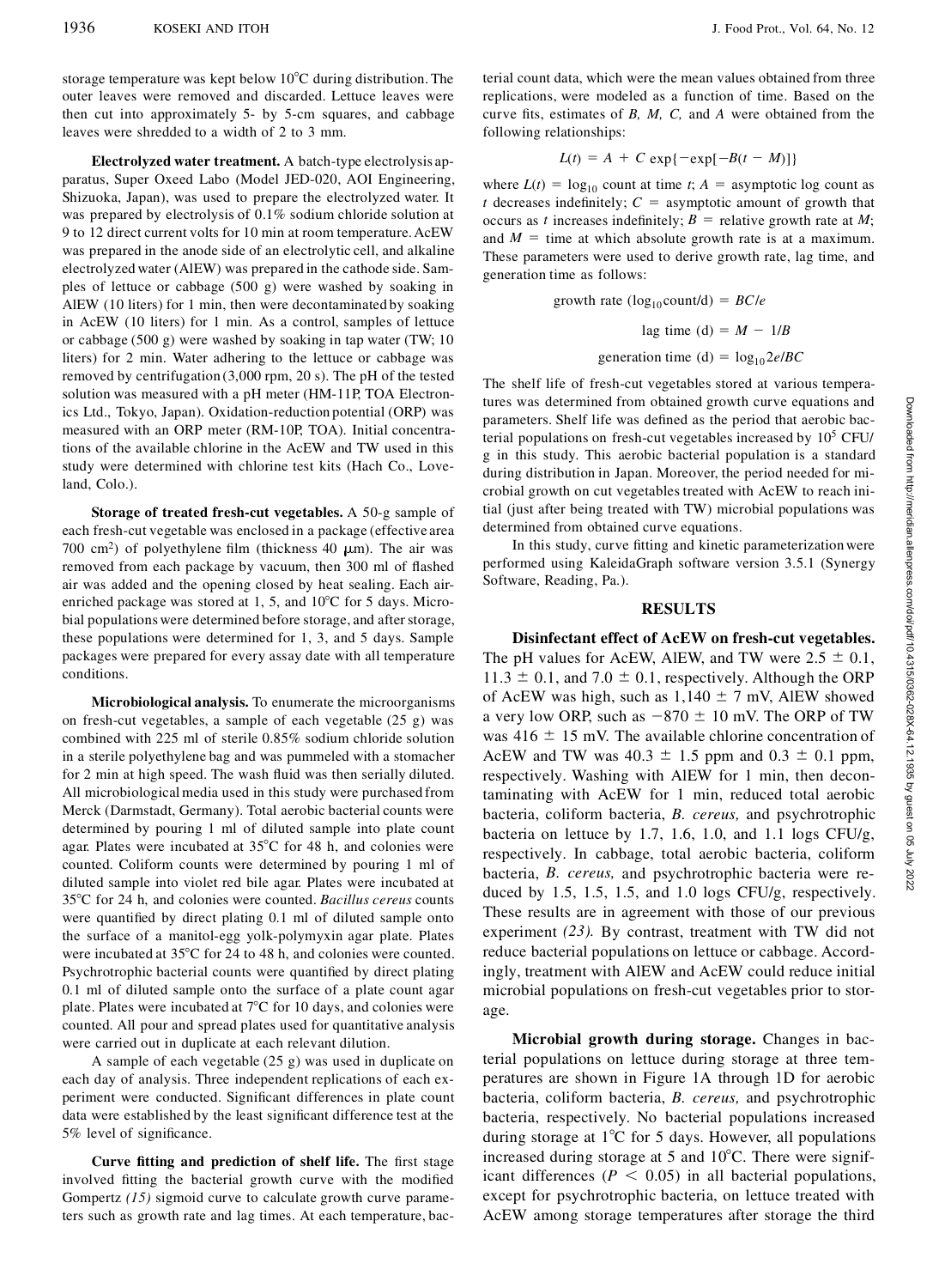

day. In lettuce treated with TW, there were significant differences ( $P < 0.05$ ) in aerobic bacterial and coliform bacterial populations among temperatures after the third day. There were no differences in *B. cereus* populations between 5 and  $10^{\circ}$ C. All bacteria examined in this study grew more quickly on lettuce treated with AcEW than on lettuce treated with TW. In other words, when initial microbial populations were low, growth rates quickened. This trend was particularly evident for aerobic and psychrotrophic bacteria. However, after 5 days' storage, microbial populations on lettuce treated with AcEW did not exceed those on lettuce treated with TW at the same storage temperature. Figure 2A through 2D shows the growth of aerobic bacteria, coliform bacteria, *B. cereus,* and psychrotrophic bacteria on cabbage treated with AcEW and TW, respectively. Microbial growth on cabbage was similar to that on lettuce. After 5 days' storage, there were significant differences ( $P \leq$ 0.05) in all bacterial populations on cabbage with each treatment among storage temperatures. Microbial growth on fresh vegetables was dependent on storage temperature.

Shelf life was defined as the period that aerobic bacterial populations of fresh-cut vegetables increased by  $10<sup>5</sup>$ CFU/g in this study. Shelf life of lettuce treated with AcEW was 2.29 and 1.51 days at 5 and  $10^{\circ}$ C, respectively. Treatment with TW did not reduce aerobic bacterial counts of lettuce  $\leq 10^5$  CFU/g. The shelf life of cabbage treated with AcEW was 4.36 and 2.72 days at 5 and  $10^{\circ}$ C, respectively. The shelf life of cabbage treated with TW was 1.67 and 0.91 days at 5 and  $10^{\circ}$ C, respectively. The shelf life of neither vegetable was determined at  $1^{\circ}C$ .

France of the set of the set of the set of the set of the set of the set of the set of the set of the set of the set of the set of the set of the set of the set of the set of the set of the set of the set of the set of the curve, except for storage at  $1^{\circ}C$ , was fitted to the modified sigmoid Gompertz function (see ''Materials and Methods''). Tables 1 and 2 list the values for time to maximum growth rate, lag time, and generation time calculated from the parameters  $B$ ,  $M$ ,  $C$ , and  $A$  obtained by fitting the Gompertz function to the data. As storage temperature increases, lag time decreases and growth rates quicken. Growth rates of all bacteria, except for *B. cereus,* on lettuce treated with AcEW were higher than on lettuce treated with TW. Generation times for aerobic bacteria, coliform bacteria, and psychrotrophic bacteria treated with AcEW were shorter than when treated with TW. For cabbage treated with AcEW, growth rates of all bacteria, except for psychrotrophic bacteria, were higher than when treated with TW. Generation times of aerobic bacteria, coliform bacteria, and *B. cereus* treated with AcEW on cabbage were shorter than when treated with TW. Lag time depended on storage temperature, and as storage temperatures increased, lag times of all bacteria used in this study decreased. Moreover, lag times for coliform bacteria, *B. cereus,* and psychrotrophic bacteria on both cut vegetables treated with AcEW were shorter than when treated with TW.

**Recovery of reduced microbial populations after treatment with AcEW.** Microbial populations reduced by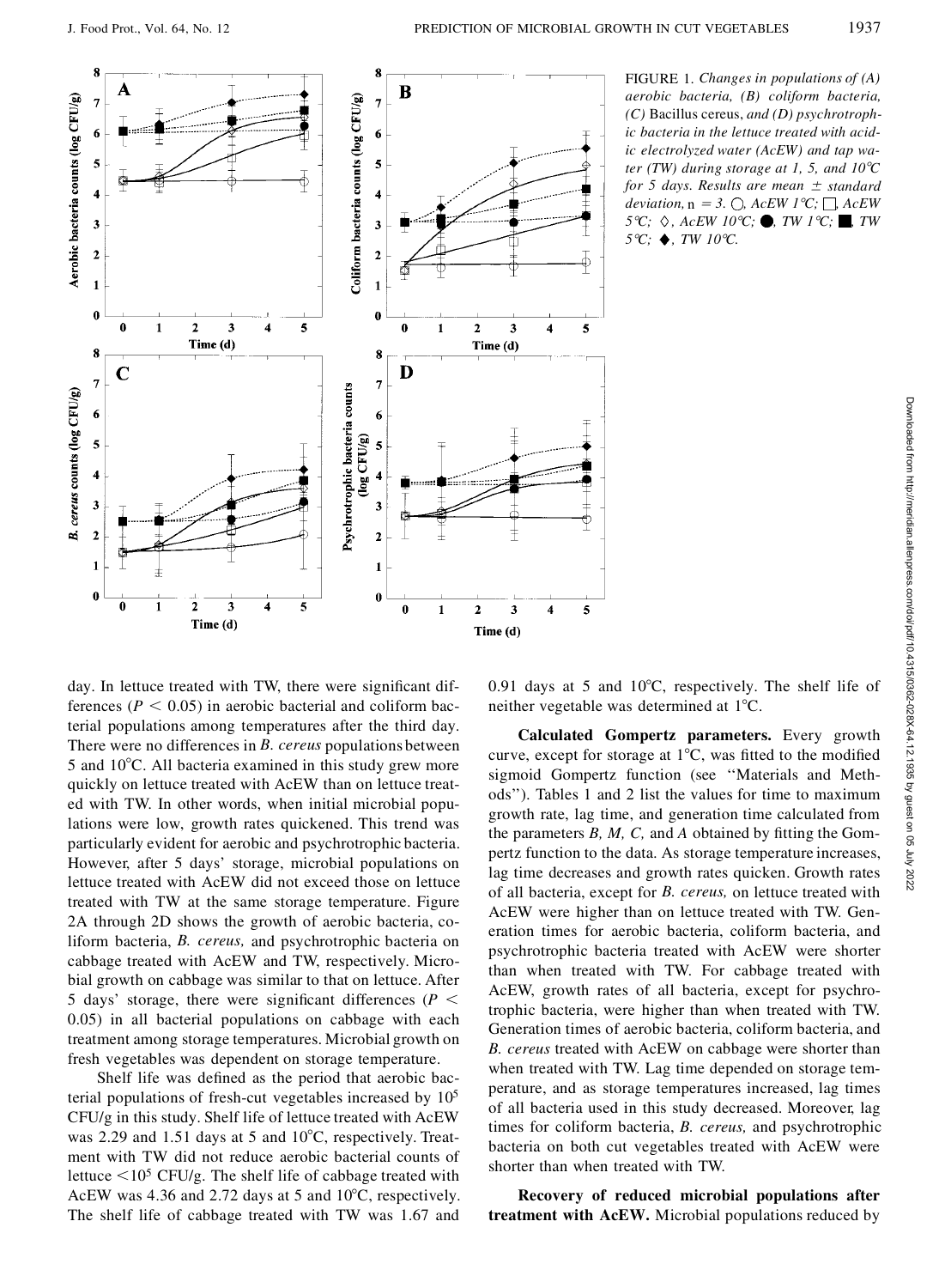

AcEW also grew again during storage. The period needed for the reduced populations to reach the initial (just after treated with TW) microbial population was determined from the obtained curve equations (Table 3). This period is referred to as the recovery time in this study. Since no bacteria grew on cut vegetables at  $1^{\circ}$ C storage, recovery time was not determined at that temperature. Although aerobic bacteria on lettuce needed 5 days to reach initial populations at  $5^{\circ}$ C storage, other bacteria on lettuce needed only about 4 days. When stored at  $10^{\circ}$ C, recovery time of all bacteria on lettuce was within 3 days. Coliform bacteria, in particular, grew quickly and reached initial populations in 1.3 days at  $10^{\circ}$ C. Recovery time of all bacteria, except for *B. cereus* stored at 5°C, was shorter for cabbage than for lettuce. Recovery time of aerobic bacteria, coliform bacteria, and psychrotrophic bacteria on cabbage stored at  $5^{\circ}$ C was 4.2, 3.2, and 2.6 days, respectively. However, *B. cereus* populations needed 5.9 days to reach the initial population at  $5^{\circ}$ C, which was longer than for lettuce. By contrast, recovery times of all bacteria on cabbage stored at  $10^{\circ}$ C were  $<$ 3 days, similar to those on lettuce.

### **DISCUSSION**

AlEW has a high pH  $($ >11) and a very low ORP (below  $-800$  mV). When lettuce or cabbage was washed in AlEW for 1 min and then decontaminated with AcEW for 1 min, the disinfectant effect on aerobic and coliform bacteria was larger than that for the treatment of lettuce and considered to act like a dilute sodium hydroxide aqueous solution. Thus, it would act as a surface-active agent against the surface of lettuce or cabbage, and microorganisms on the surface of the vegetable could be easily decontaminated using AcEW. Therefore, cut lettuce and cabbage could be well decontaminated within a short time, such as within the 2-min treatment used in this study.

Aerobic bacterial populations can be regarded as an index of microbial contamination. Generally, an aerobic bacterial population  $>10^7$  CFU/g on foods is considered to represent the initial stage of spoilage. Thus, after storing at  $10^{\circ}$ C for 5 days, lettuce and cabbage treated with TW would start to spoil.

Coliform bacterial populationsrepresent the cleanliness of the vegetable. Because there was not much lag time of coliform bacteria at 5 and  $10^{\circ}$ C, management of storage temperature rather than reduction of initial populations is important in controlling coliform populations. Coliform is a group of bacteria that is defined as all aerobic and facultative aerobic, gram-negative, nonspore-forming, rodshaped bacteria that ferment lactose with gas formation. Mesophilic and psychrotrophic gram-negative rods are the predominant microorganisms on fresh-cut vegetables *(2, 18).* It is considered that vegetables may be suited for the growth of coliform bacteria. Therefore, coliform, including mesophilic gram-negative rods, grows more rapidly than other bacteria. Moreover, since reduction of coliform pop-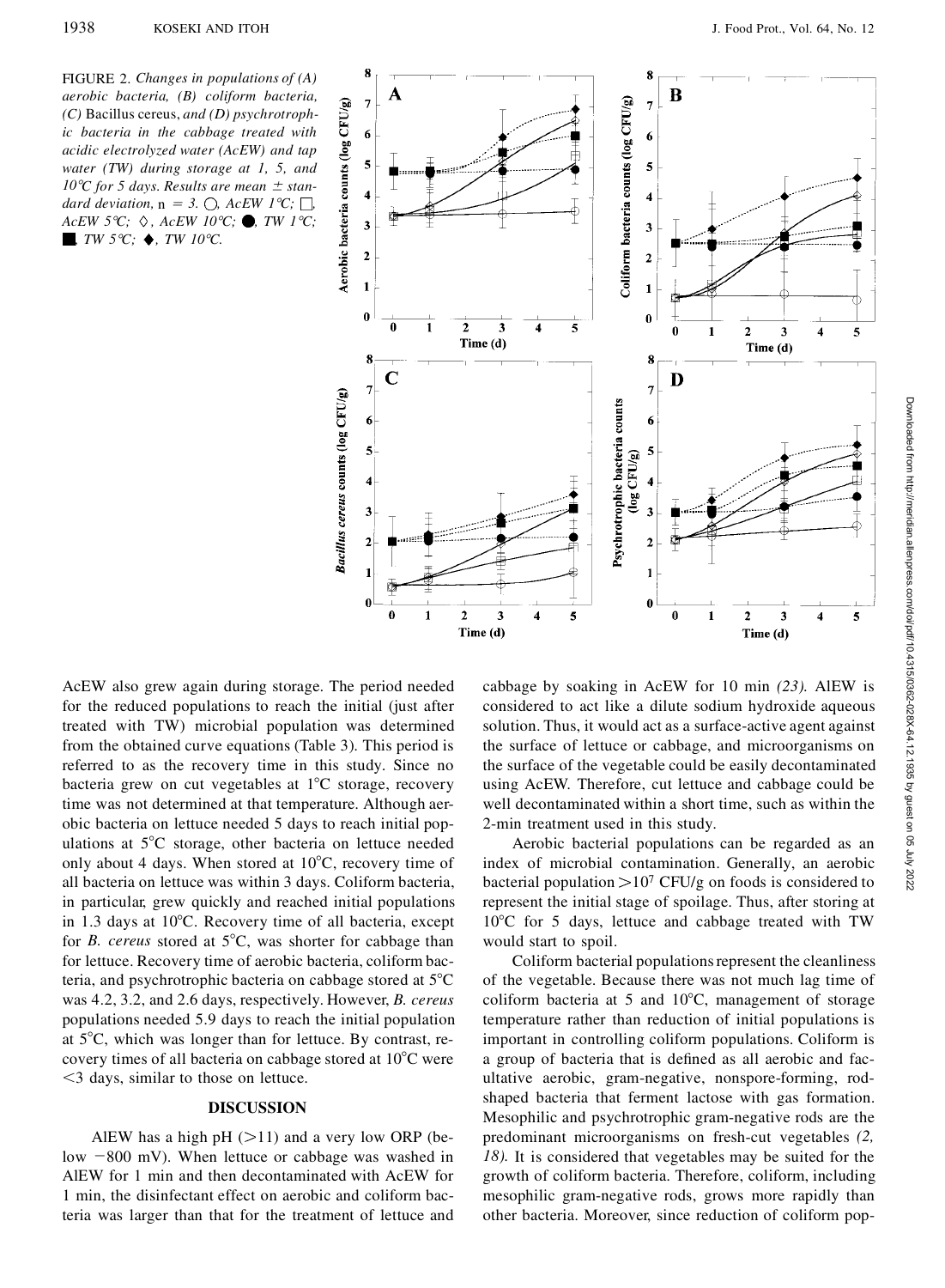| Bacterium                                                                                                                                                                                                                                                                                                                          | Treatment           | Storage<br>temperature<br>$(^{\circ}C)$ | Growth rate<br>(log count/d)                                  | Lag time<br>(d) | Generation time<br>(d)                                                                                                                                                                                                                                      |
|------------------------------------------------------------------------------------------------------------------------------------------------------------------------------------------------------------------------------------------------------------------------------------------------------------------------------------|---------------------|-----------------------------------------|---------------------------------------------------------------|-----------------|-------------------------------------------------------------------------------------------------------------------------------------------------------------------------------------------------------------------------------------------------------------|
| Aerobic bacteria                                                                                                                                                                                                                                                                                                                   | AcEW                | 1                                       | NG                                                            | NG              | NG                                                                                                                                                                                                                                                          |
|                                                                                                                                                                                                                                                                                                                                    | AcEW                | 5                                       | 0.46                                                          | 1.11            | 0.59                                                                                                                                                                                                                                                        |
|                                                                                                                                                                                                                                                                                                                                    | AcEW                | 10                                      | 0.92                                                          | 0.99            | 0.30                                                                                                                                                                                                                                                        |
|                                                                                                                                                                                                                                                                                                                                    | TW                  | $\mathbf{1}$                            | ${\rm NG}$                                                    | $\rm NG$        | ${\rm NG}$                                                                                                                                                                                                                                                  |
|                                                                                                                                                                                                                                                                                                                                    | TW                  | $\mathfrak s$                           | 0.18                                                          | 0.83            | 1.51                                                                                                                                                                                                                                                        |
|                                                                                                                                                                                                                                                                                                                                    | $\operatorname{TW}$ | 10                                      | 0.41                                                          | 0.34            | 0.66                                                                                                                                                                                                                                                        |
| Coliform bacteria                                                                                                                                                                                                                                                                                                                  | AcEW                | 1                                       | NG                                                            | NG              | NG                                                                                                                                                                                                                                                          |
|                                                                                                                                                                                                                                                                                                                                    | AcEW                | 5                                       | 0.62                                                          | 0.03            | 0.44                                                                                                                                                                                                                                                        |
|                                                                                                                                                                                                                                                                                                                                    | AcEW                | 10                                      | 1.44                                                          | 0.01            | 0.19                                                                                                                                                                                                                                                        |
|                                                                                                                                                                                                                                                                                                                                    | TW                  | 1                                       | 0.09                                                          | 2.50            | 3.11                                                                                                                                                                                                                                                        |
|                                                                                                                                                                                                                                                                                                                                    | TW                  | 5                                       | 0.28                                                          | 0.58            | 0.98                                                                                                                                                                                                                                                        |
|                                                                                                                                                                                                                                                                                                                                    | $\rm{TW}$           | 10                                      | 0.86                                                          | 0.35            | 0.32                                                                                                                                                                                                                                                        |
| B. cereus                                                                                                                                                                                                                                                                                                                          | AcEW                | 1                                       | NG                                                            | NG              | NG                                                                                                                                                                                                                                                          |
|                                                                                                                                                                                                                                                                                                                                    | <b>AcEW</b>         | 5                                       | 0.43                                                          | 1.06            | 0.62                                                                                                                                                                                                                                                        |
|                                                                                                                                                                                                                                                                                                                                    | AcEW                | 10                                      | 0.82                                                          | 0.74            | 0.33                                                                                                                                                                                                                                                        |
|                                                                                                                                                                                                                                                                                                                                    | $\operatorname{TW}$ | 1                                       | ${\rm NG}$                                                    | ${\rm NG}$      | ${\rm NG}$                                                                                                                                                                                                                                                  |
|                                                                                                                                                                                                                                                                                                                                    | TW                  | 5                                       | 0.45                                                          | 1.79            | 0.60                                                                                                                                                                                                                                                        |
|                                                                                                                                                                                                                                                                                                                                    | $\operatorname{TW}$ | 10                                      | 0.87                                                          | 1.10            | 0.31                                                                                                                                                                                                                                                        |
| Psychrotrophic bacteria                                                                                                                                                                                                                                                                                                            | AcEW                | 1                                       | NG                                                            | NG              | NG                                                                                                                                                                                                                                                          |
|                                                                                                                                                                                                                                                                                                                                    | AcEW                | 5                                       | 0.52                                                          | 0.99            | 0.52                                                                                                                                                                                                                                                        |
|                                                                                                                                                                                                                                                                                                                                    | AcEW                | 10                                      | 0.58                                                          | 0.82            | 0.46                                                                                                                                                                                                                                                        |
|                                                                                                                                                                                                                                                                                                                                    | TW                  | 1                                       | NG                                                            | NG              | NG                                                                                                                                                                                                                                                          |
|                                                                                                                                                                                                                                                                                                                                    | TW                  | 5                                       | 0.30                                                          | 3.13            | 0.89                                                                                                                                                                                                                                                        |
|                                                                                                                                                                                                                                                                                                                                    | $\operatorname{TW}$ | 10                                      | 0.42                                                          | 0.95            | 0.65                                                                                                                                                                                                                                                        |
| <sup>a</sup> AcEW, acidic electrolyzed water; TW, tap water; NG, no growth.                                                                                                                                                                                                                                                        |                     |                                         |                                                               |                 |                                                                                                                                                                                                                                                             |
| ulations decreased competitive coliform bacteria, residual<br>coliform could easily grow. Accordingly, growth rate of<br>coliform bacteria could be rapid on fresh vegetables.<br>B. cereus, some strains of which are pathogenic, is one                                                                                          |                     |                                         |                                                               |                 | few reports on the fitting of microbial growth on foods to<br>the Gompertz sigmoid curve $(14, 31, 34)$ . From this study,<br>it is apparent that microbial growth on cut lettuce and cab-<br>bage could be fitted to the Gompertz curve. Parameters ob-    |
| of the organisms responsible for the spoilage of food. It has<br>been reported that psychrotrophic strains of B. cereus grow<br>rapidly at $8^{\circ}$ C (12, 17, 35). Because cut vegetables are often<br>exposed to this temperature during distribution, B. cereus<br>grows rapidly during storage and distribution. Thus, both |                     |                                         | ulation. If the history of temperature during distribution is |                 | tained from the Gompertz function could be used to cal-<br>culate lag time and growth rate. Therefore, increases in bac-<br>terial populations on cut vegetables will be predicted on the<br>basis of storage temperature, storage period, and initial pop- |

TABLE 1. *Growth conditions and calculated kinetic parameters from Gompertz equations of aerobic bacteria, coliform bacteria,* Bacillus cereus, *and psychrotrophic bacteria in or on the cut lettuce<sup>a</sup>*

*B. cereus,* some strains of which are pathogenic, is one of the organisms responsible for the spoilage of food. It has been reported that psychrotrophic strains of *B. cereus* grow rapidly at 8°C (12, 17, 35). Because cut vegetables are often exposed to this temperature during distribution, *B. cereus* grows rapidly during storage and distribution. Thus, both from a public health and an economic point of view, monitoring and control of *B. cereus* are very important for cut vegetables. Our results showed that *B. cereus* grew rapidly at 108C; therefore, psychrotrophic strains of *B. cereus* are believed to exist on cut vegetables.

Psychrotrophic bacteria are mainly of the genus *Pseudomonas*; they grow at low temperatures and cause deterioration of foods. Psychrotrophic bacteria as well as other bacteria grow rapidly at  $10^{\circ}$ C. Accordingly, storage temperatures of fresh-cut vegetables should be kept below  $5^{\circ}$ C to protect the growth of microorganisms connected with spoilage and pathogenic illness.

Growth curves of each bacteria examined in this study were fitted to a Gompertz function. There have been many reports of the fitting of bacterial growth to Gompertz curves *(4, 9, 10, 25, 28–30, 36, 37).* However, many of them were performed on specific bacteria in controlled environments, such as modified nutrient broth or agar. There have been

the Gompertz sigmoid curve *(14, 31, 34).* From this study, it is apparent that microbial growth on cut lettuce and cabbage could be fitted to the Gompertz curve. Parameters obtained from the Gompertz function could be used to calculate lag time and growth rate. Therefore, increases in bacterial populations on cut vegetables will be predicted on the basis of storage temperature, storage period, and initial population. If the history of temperature during distribution is monitored using a time-temperature integrator label, any potential health concerns would be indicated.

Initial microbial populations on cut vegetables affected growth rate and lag time. In vegetables treated with AcEW, the initial microbial population was reduced by 1 to 2 logs CFU/g. However, almost all bacteria treated with AcEW in this study showed a higher growth rate and shorter lag time than did those treated with TW. This trend was particularly apparent when stored at  $10^{\circ}$ C. There would be plenty of room for microbial growth on cut vegetables treated with AcEW, because of the reduction in initial microbial populations. Therefore, the microbial growth rate would be faster and the lag time would be shorter at higher temperatures such as those used in this study. Accordingly, beneficial effects of treatment with AcEW should not be overestimated, and treated vegetables should be managed at an appropriate temperature below  $5^{\circ}$ C. Recovery time to initial microbial population was adopted as an index of bacterial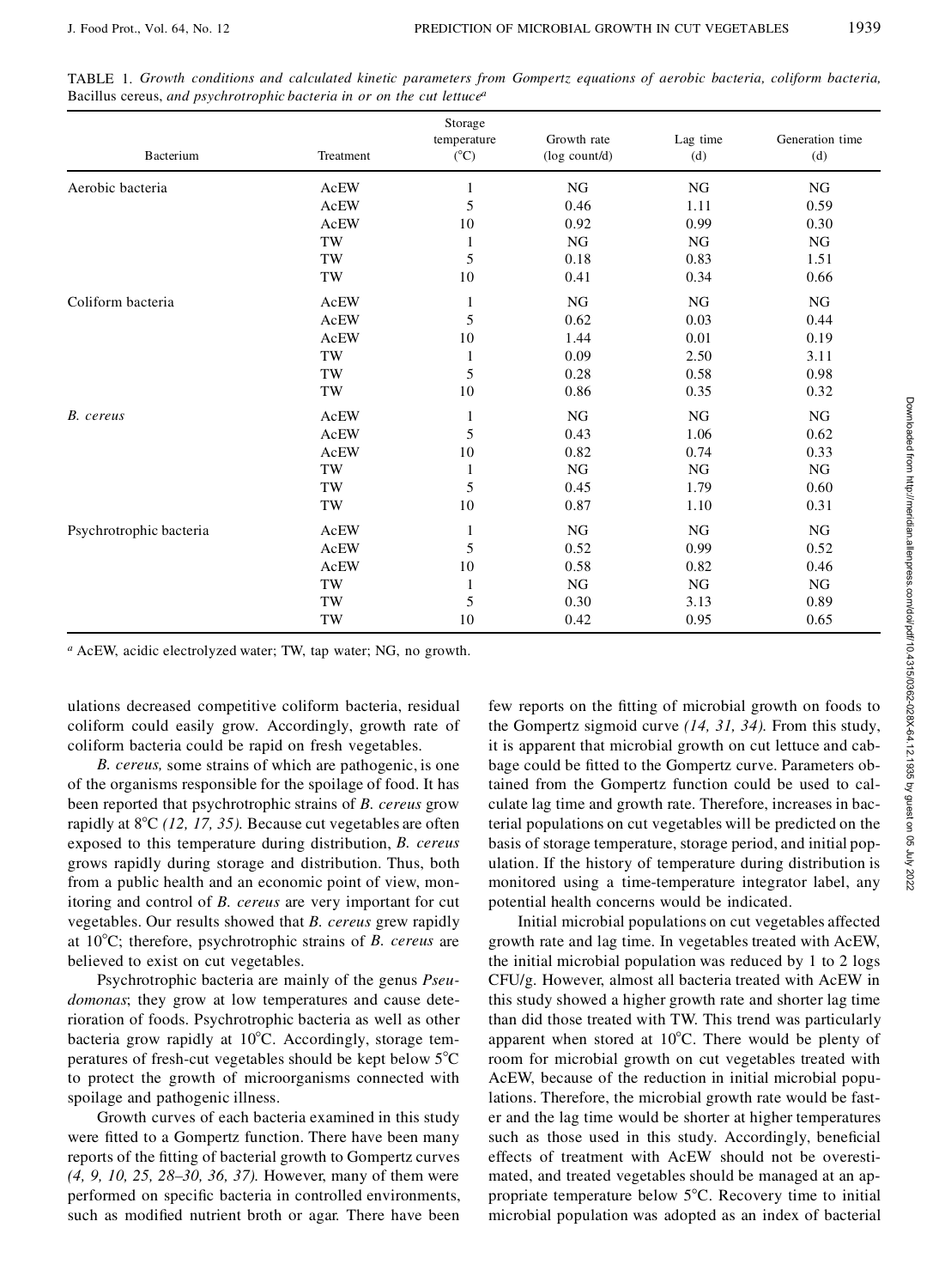| Bacterium               | Treatment           | Storage<br>temperature<br>$(^{\circ}C)$ | Growth rate<br>(log count/d) | Lag time<br>(d) | Generation time<br>(d) |
|-------------------------|---------------------|-----------------------------------------|------------------------------|-----------------|------------------------|
| Aerobic bacteria        | AcEW                | $\mathbf{1}$                            | NG                           | NG              | ${\rm NG}$             |
|                         | AcEW                | 5                                       | 0.76                         | 2.33            | 0.35                   |
|                         | AcEW                | 10                                      | 0.82                         | 0.66            | 0.33                   |
|                         | $\operatorname{TW}$ | $\mathbf{1}$                            | NG                           | NG              | NG                     |
|                         | TW                  | 5                                       | 0.44                         | 1.57            | 0.61                   |
|                         | TW                  | 10                                      | 0.58                         | 0.77            | 0.47                   |
| Coliform bacteria       | AcEW                | $\mathbf{1}$                            | NG                           | NG              | NG                     |
|                         | <b>AcEW</b>         | 5                                       | 0.79                         | 0.39            | 0.34                   |
|                         | AcEW                | 10                                      | 1.04                         | 0.88            | 0.26                   |
|                         | TW                  | $\mathbf{1}$                            | NG                           | ${\rm NG}$      | ${\rm NG}$             |
|                         | $\operatorname{TW}$ | 5                                       | 0.19                         | 1.69            | 1.45                   |
|                         | $\operatorname{TW}$ | 10                                      | 0.58                         | $-0.33$         | 0.47                   |
| B. cereus               | AcEW                | $\mathbf{1}$                            | NG                           | $_{\rm NG}$     | ${\rm NG}$             |
|                         | AcEW                | 5                                       | 0.31                         | 0.41            | 0.87                   |
|                         | AcEW                | 10                                      | 0.61                         | 0.23            | 0.44                   |
|                         | $\operatorname{TW}$ | $\mathbf{1}$                            | 0.06                         | 0.76            | 4.57                   |
|                         | TW                  | 5                                       | 0.27                         | 0.45            | 1.00                   |
|                         | TW                  | 10                                      | 0.43                         | 0.22            | 0.64                   |
| Psychrotrophic bacteria | AcEW                | $\mathbf{1}$                            | 0.08                         | 2.91            | 3.20                   |
|                         | AcEW                | 5                                       | 0.45                         | 0.22            | 0.61                   |
|                         | AcEW                | 10                                      | 0.77                         | 0.09            | 0.35                   |
|                         | TW                  | $\mathbf{1}$                            | 0.19                         | 2.13            | 1.40                   |
|                         | TW                  | 5                                       | 0.72                         | 1.08            | 0.38                   |
|                         | TW                  | 10                                      | 0.83                         | 0.50            | 0.33                   |

TABLE 2. *Growth conditions and calculated kinetic parameters from Gompertz equations of aerobic bacteria, coliform bacteria,* Bacillus cereus, *and psychotrophic bacteria in or on the cut cabbage<sup>a</sup>*

*<sup>a</sup>* AcEW, acidic electrolyzed water; TW, tap water; NG, no growth.

reduction in this study, although the maximum period of population reduction was only 3 to 4 days at 5 or  $10^{\circ}$ C. Therefore, after 3 or 4 days, the storage temperature of vegetables should be carefully monitored.

In this study, although the storage period was 5 days, additional information on microbial growth could be extrapolated from Gompertz functions. However, after 5 days of storage at 5 and  $10^{\circ}$ C, the appearance of both cut vegetables had deteriorated, with the browning of vegetables

TABLE 3. *Recovery time (days) that bacterial populations in or on the cut vegetables reduced by acidic electrolyzed water need to reach the initial (treated with tap water) bacterial populations*

|           |                                                           | Recovery time $(d)^a$ |                                                         |                           |                                 |  |  |  |
|-----------|-----------------------------------------------------------|-----------------------|---------------------------------------------------------|---------------------------|---------------------------------|--|--|--|
| Vegetable | Storage <sup>-</sup><br>temper-<br>ature<br>$(^{\circ}C)$ | Aerobic<br>hacteria   | Coliform<br>bacteria                                    | <b>Bacillus</b><br>cereus | Psychro-<br>trophic<br>bacteria |  |  |  |
| Lettuce   |                                                           | ND <sup>b</sup>       | ND.                                                     | ND.                       | ND                              |  |  |  |
|           | 5                                                         |                       | $5.3 \pm 0.3$ 4.2 $\pm$ 0.5 3.8 $\pm$ 0.5 4.2 $\pm$ 0.3 |                           |                                 |  |  |  |
|           | 10                                                        |                       | $2.9 \pm 0.5$ $1.3 \pm 0.2$ $2.0 \pm 0.3$ $2.7 \pm 0.3$ |                           |                                 |  |  |  |
| Cabbage   | 1                                                         | ND                    | ND.                                                     | ND                        | ND                              |  |  |  |
|           | 5                                                         |                       | $4.2 \pm 0.5$ $3.2 \pm 0.5$ $5.9 \pm 0.3$ $2.6 \pm 0.1$ |                           |                                 |  |  |  |
|           | 10                                                        |                       | $2.6 \pm 0.3$ $2.6 \pm 0.5$ $3.1 \pm 0.4$ $1.7 \pm 0.2$ |                           |                                 |  |  |  |

*a* Mean value  $\pm$  standard deviation of three replications.

*<sup>b</sup>* ND, not determined.

stored at  $10^{\circ}$ C being particularly noticeable. Since the appearance of cut vegetables determines the product's value, browning leads to a loss of value regardless of microbial contamination. Therefore, in practical terms, it would be enough to predict the microbial growth for 5 days at 5 or  $10^{\circ}$ C.

The risk of outbreaks of food poisoning could be assessed by predicting microbial growth during storage. There have been a number of reports on the relationship between microbial populations and the probability of infection *(13, 18, 32).* Rose and Gebra *(32)* reported that the probability of *Salmonella* infection was about 50% when  $> 10^3$  cells were ingested. Another report specified that the probability of *Shigella flexneri* infection was  $>50\%$  when  $>10^5$  cells were ingested *(11). B. cereus* may cause food poisoning with an infective dose as low as  $10^3$  to  $10^4$  CFU/g (1). In this way, the maximum number of ingested pathogens necessary to produce clinical symptoms in humans varies according to the bacteria. However, if the number of pathogens ingested is  $\leq 10^3$  cells, risk of infection remains relatively low. Therefore, on cut vegetables, pathogen populations in this study—both coliform bacteria and *B. cereus*—should be kept below 10<sup>3</sup> CFU/g until consumption. To control this level, cut vegetables should be decontaminated and stored at  $\leq 5^{\circ}$ C. Although the time limit for storage at  $5^{\circ}$ C is 5 days, vegetables can be kept safely for longer periods at  $1^{\circ}$ C.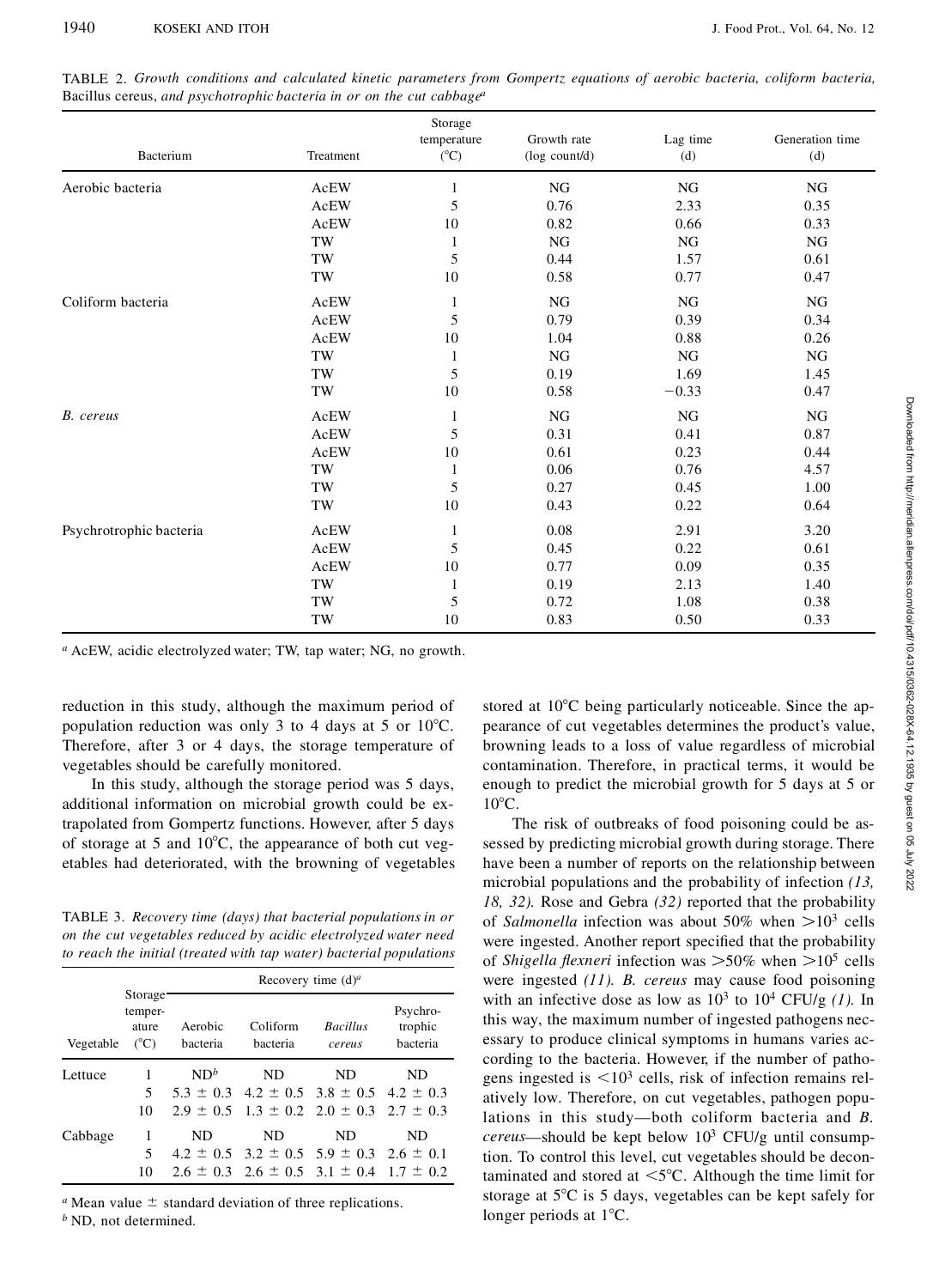In Japan, although there is no legal standard for the maximum acceptable microbial contamination of fresh-cut vegetables, an independent industry standard for total aerobic bacterial counts during distribution stands at  $\langle 10^5 \rangle$ CFU/g. Because washing with TW is not enough to bring microbial counts below this standard, an effective decontamination process is indispensable for the cut vegetable industry. However, effective decontamination methods have not been established. AcEW treatment would be an effective method. Even on decontaminated vegetables, microbial populations will increase rapidly if kept at an inappropriate temperature for several days. Moreover, the growth rate on decontaminated vegetables would be higher than on undecontaminated vegetables. Therefore, temperature management after the reduction of microbial populations is very important. Control of microbial populations on cut vegetables requires both decontamination and storage at low temperatures (i.e.,  $\leq 5^{\circ}$ C or, if possible, 1°C). However, storage at this temperature is difficult to manage using present distribution systems. Low temperature storage should not be relied on as the sole preservative technique, because of the potential for abuse by distributors, retailers, and consumers. Moreover, the risk of foodborne illness when fresh vegetables are stored for longer periods would be high, because pathogens have an opportunity to reach higher populations. Any vegetable may present a public health hazard if pathogenic microorganisms are present.

Microbial populations on cut vegetables did not increase when stored at  $1^{\circ}$ C for 5 days. Moreover, as the appearance of cut vegetables did not change, freshness would be ensured for 5 days or more. The best conditions for distribution of fresh-cut vegetables are at  $1^{\circ}C$ , according to this study. However, storage at  $1^{\circ}$ C would increase cooling costs greatly, due to the need for ventilation cooling. Other cooling methods, such as packing with crushed ice in an insulated container, need to be examined in the future. The combination of decontamination with AcEW and storage at  $1^{\circ}$ C would provide a useful system for the safe distribution of fresh-cut vegetables.

# **REFERENCES**

- 1. Andersson, A., U. Rönner, and P. E. Granum. 1995. What problem does the food industry have with the spore-forming pathogens *Bacillus cereus* and *Clostridium perfringers?* Int. J. Food Microbiol. 28:145–155.
- 2. Babic, I., A. E. Watada, and J. G. Buta. 1997. Growth of *Listeria monocytogenes* restricted by native microorganisms and other properties of fresh-cut spinach. J. Food Prot. 60:912–917.
- 3. Barth, M. M., C. Zhou, J. Mercier, and F. A. Payne. 1995. Ozone storage effects on anthocyanin content and fungal growth in blackberries. J. Food Sci. 60:1286–1288.
- 4. Benedict, R. C., T. Partridge, D. Wells, and R. L. Buchanan. 1993. *Bacillus cereus:* aerobic growth kinetics. J. Food Prot. 56:211–214.
- 5. Beuchat, L. R. 1992. Surface disinfection of raw produce. Dairy Food Environ. Sanit. 12:6–9.
- 6. Bolin, H. R., A. E. Stafford, A. D. King, Jr., and C. C. Huxsoll. 1977. Factors affecting the storage stability of shredded lettuce. J. Food Sci. 42:1319–1321.
- 7. Brackett, R. E. 1987. Microbiological consequences of minimally processed fruits and vegetables. J. Food Qual. 10:195–206.
- 8. Brackett, R. E. 1992. Shelf stability and safety of fresh produce as influenced by sanitation and disinfections. J. Food Prot. 55:808-814.
- 9. Buchanan, R. L., and J. G. Phillips. 1990. Response surface model for predicting the effects of temperature pH, sodium chloride content, sodium nitrite concentration and atmosphere on the growth of *Listeria monocytogenes.* J. Food Prot. 53:370–376.
- 10. Buchanan, R. L., H. G. Stahl, and R. C. Whiting. 1989. Effects and interactions of temperature, pH, atmosphere, sodium chloride, and sodium nitrite on the growth of *Listeria monocytogenes.* J. Food Prot. 52:844–851.
- 11. Buchanan, R. L., and R. C. Whiting. 1996. Risk assessment and predictive microbiology. J. Food Prot. 59(Suppl.):31–36.
- 12. Christiansson, A., A. S. Naidu, I. Nilsson, T. Wadstorm, and H. E. Pettersson. 1989. Toxin production by *Bacillus cereus* dairy isolates in milk at low temperatures. Appl. Environ. Microbiol. 55:2595– 2600.
- 13. D' Aoust, J.-Y. 1985. Infective dose of *Salmonella typhimurium* in cheddar cheese. Am. J. Epidemiol. 122:717–720.
- 14. Gibson, A. M., N. Bratchell, and T. A. Roberts. 1987. The effect of sodium chloride and temperature on the rate and extent of *Clostridium botulinum* type A in pasteurized pork slurry. J. Appl. Bacteriol. 62:479–490.
- 15. Gibson, A. M., N. Bratchell, and T. A. Roberts. 1988. Predicting microbial growth of *Salmonella* in a laboratory medium as affected by pH, sodium chloride and storage temperature. Int. J. Food Microbiol. 6:155–178.
- 16. Grag, N., J. J. Churey, and D. F. Splittstoesser. 1990. Effect of processing conditions on the microflora of fresh-cut vegetables. J. Food Prot. 53:701–703.
- 17. Griffiths, M. W. 1990. Toxin production by psychrotrophic species of *Bacillus* spp. present in milk. J. Food Prot. 53:790–792.
- 18. Haas, C. N. 1983. Estimation of risk due to low doses of microorganisms: a comparison of alternative methodologies. Am. J. Epidemiol. 118:573–582.
- 19. Hotta, K., K. Kawaguchi, F. Saitoh, N. Saitoh, K. Suzuki, K. Ochi, and T. Nakayama. 1994. Antimicrobial activity of electrolyzed NaCl solutions: effect on the growth of *Streptomyces* spp. Actinomycetologica 8:51–56.
- 20. Izumi, H. 1999. Electrolyzed water as a disinfectant for fresh-cut vegetables. J. Food Sci. 64:536–539.
- 21. Kim, C., Y. C. Hung, and R. E. Brackett. 2000. Roles of oxidationreduction potential in electrolyzed oxidizing and chemically modi fied water for the inactivation of food related pathogens. J. Food Prot. 63:19–24.
- 22. Koseki, S., and K. Itoh. 2000. Effect of acidic electrolyzed water on the microbial counts in shredded vegetables. J. Jpn. Soc. Food Sci. Technol. 47:722–726. (In Japanese.)
- 23. Koseki, S., and K. Itoh. 2000. Effect of acidic electrolyzed water on the microbial counts in shredded vegetables (Part II)—pretreatment effect of alkaline electrolyzed water. J. Jpn. Soc. Food Sci. Technol. 47:907–913. (In Japanese.)
- 24. Koseki, S., K. Yshida, S. Isobe, and K. Itoh. 2001. Decontamination of lettuce using acidic electrolyzed water. J. Food Prot. 64:652–658.
- 25. McClure, P. J., M. B. Cole, and K. W. Davies. 1994. An example of the stages on the development of a predictive mathematical model for microbial growth: the effects of NaCl, pH and temperature on the growth of *Aeromonas hydrophila.* Int. J. Food Microbiol. 23: 359–375.
- 26. Nguyen-the, C., and F. Carlin. 1994. The microbiology of minimally processed fresh fruits and vegetables. Crit. Rev. Food Sci. Nutr. 34: 371–401.
- 27. Okuda, R., H. Sasazaki, M. Kanehira, T. Okabe, S. Abe, A. Tagami, Y. Iwamatsu, Y. Miya, and Y. Shimizu. 1994. Electron microscopical study of bactericidal actions of high oxidation potential water. Jpn. J. Conservative Dent. 37:755–765. (In Japanese.)
- 28. Palumbo, S. A., A. C. Williams, R. L. Buchanan, and J. G. Phillips. 1991. Model for the aerobic growth of *Aeromonas hydrophila* K144. J. Food Prot. 54:429–435.
- 29. Palumbo, S. A., A. C. Williams, R. L. Buchanan, and J. G. Phillips. 1992. Model for the anaerobic growth of *Aeromonas hydrophila* K144. J. Food Prot. 55:260–265.
- 30. Ratokowsky, D. A., R. K. Lowry, T. A. McMeekin, A. N. Stokes,